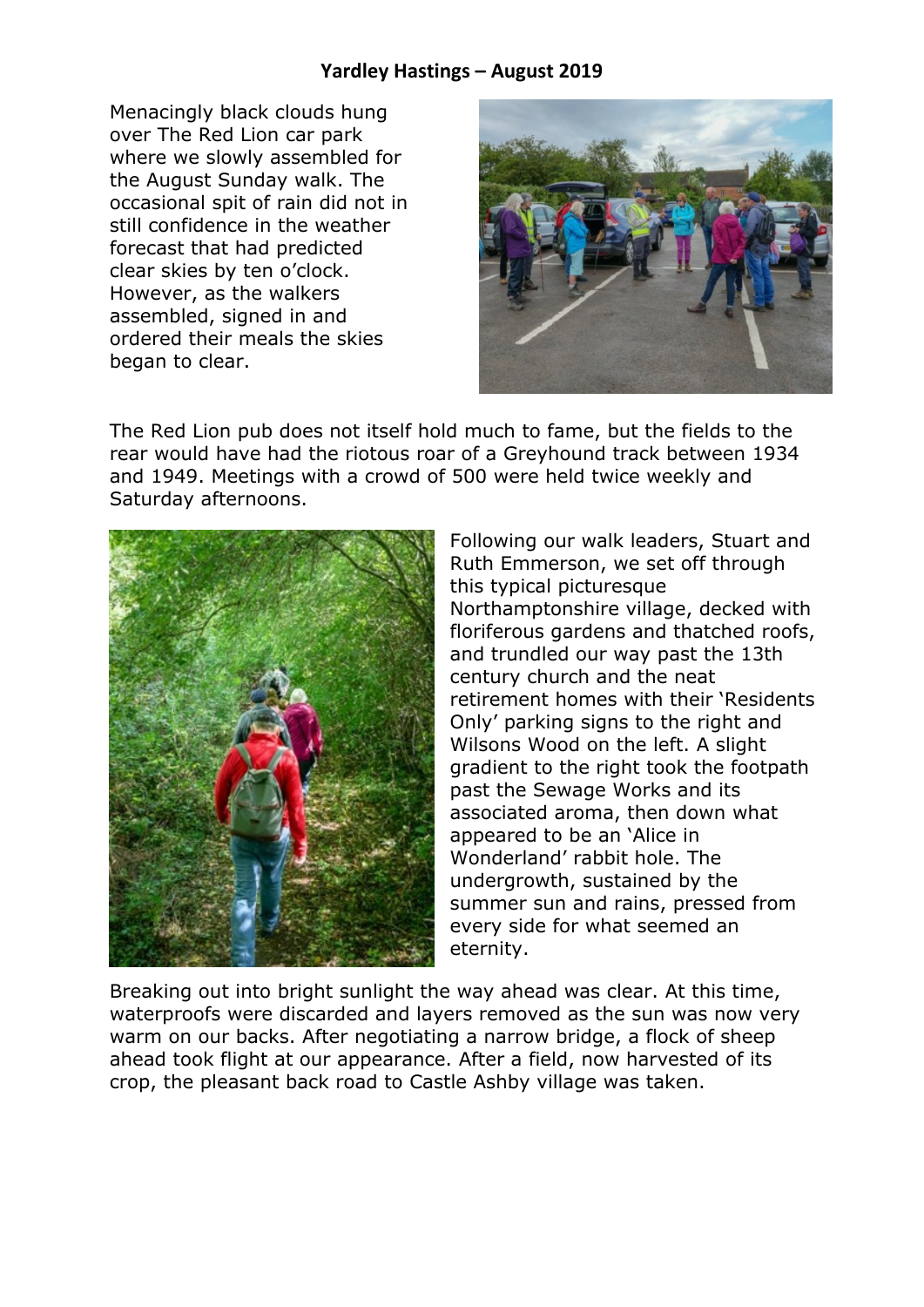



Walking towards the Livery Stables, one of the horses in the nearby field came over in the hope of an apple, but was sadly disappointed and made do with a handful of grass.



To the left, a thickly wooded copse held a small building that was hardly visible through the thicket, its floor reputably made with sheep's knuckle bones. At this end of the estate were a number of estate cottages. Only one remains now hidden behind tall trees, the rest having been pulled down as they were be seen as an eye sore from the Castle Ashby house.

Castle Ashby is the seat of the Marquees of Northampton, The Earl Compton. The house and formal gardens are Grade 1 listed. The original mansion was castellated in 1306 by Walter Langton the Bishop of Coventry, then rebuilt in 1574 prior to the visit of Queen Elizabeth 1 in 1600. The house had 83 household servants, four Chaplin's and three musicians.

Later the 'Dutch influence' inspired the planting of a mile long avenue of trees to the front aspect, this later to be 'naturalised' by the renowned Capability Brown after chopping many down. However he did enlarge the ponds to lakes and added a menagerie and temple. During the fifties the lakes provided an unofficial summer picnic spot with swimming for the locals. This was stopped at a later date by the addition of fencing across the access.